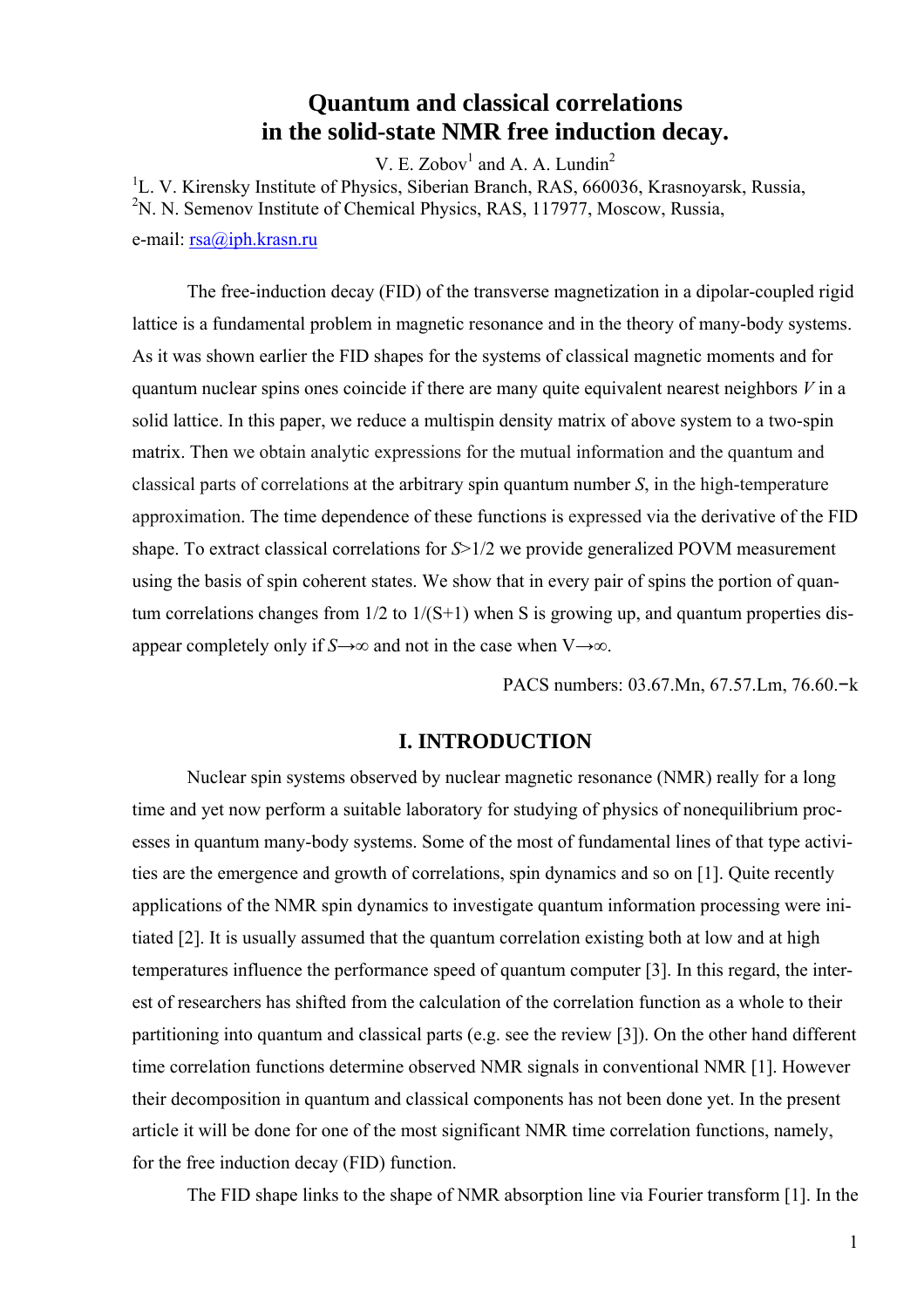many-body spin systems of solids, the calculation of the time correlation functions is a very challenging problem and different approaches to it solution has been widely discussed. In light of the above, point the works [4, 5]. In the article [4], the numerical simulation has been used to derive FID curves for a simple cubic lattice with 216 classical magnetic moments (classical spins) coupled by dipole-dipole interaction. It was found that the calculated FID shape is close to the FID shape of fluorine nuclei (nuclear spin  $S = 1/2$ ) which was experimentally measured in CaF<sub>2</sub> [6]. In Ref. [5] we explained this result. We showed that the time dependence of FID for the system consisting of quantum spins and one formed by classical magnetic moments  $\mu = \frac{\hbar}{S(S+1)}$ coincides in a limit of a large number of the equivalent nearest neighbors surrounding a probe spin (anyone spin) in a lattice. The deduction has been made on the basis of the analysis of various contributions to the spectral moments of all orders of NMR spectrum. Actually in Ref.[5] we demonstrated that if the numbers of the rather equivalent nearest neighbors for any spin is large enough then the principal contributions to the arbitrary NMR spectral moment carrying in by the terms of the moment with maximum number of the summing indexes on the lattice. Referred above contributions coincide exactly for classical and quantum spin systems. So it works for ordinary regular three-dimensional lattices (e.g. simple cubic one). Comparison of the values of the exact spectral moments from  $M_4$  to  $M_8$ , performed in Ref. [5] also revealed insignificant discrepancies between results for the systems of quantum and classical spins.

It is interesting to calculate share of quantum correlations under these conditions. One of the approaches to solution the problem of clearing quantum effects (quantum correlations) consists of the reduction of the multispin density matrix to the two-spin matrix with the subsequent analysis of pair correlations [3]. Thus, such approach is applied to the description of onedimensional XY-chain in Refs. [7, 8], and also, in Ref. [9], to investigation of spins in nanopore with equal dipolar interaction between any two spins. In both cases, only nuclei with a spin quantum number *S*=1/2 only were studied. In the present work we consider lattices formed by nuclei with an arbitrary spin *S*. Any disturbing quadrupole effects are neglected. We will provide a reduction of the multispin density matrix to a two-spin matrix. Then, following the program put forward in Ref. [10], we are going to calculate shares of quantum and classical correlations: for *S*=1/2 we shall use the von Neumann orthogonal measurement, whereas for *S*>1/2 we shall provide generalized POVM measurement (positive-operator-valued-measure) [3, 11] using the basis of spin coherent states (SCS) [12]. In spite of our basic goal for the present paper consisting of studying spin systems coupled by a dipole-dipole interaction we are going also to consider model lattices with spin-spin interaction only between spin components, parallel to the external magnetic field (Ising like interaction) because the last one allows to get some exact results.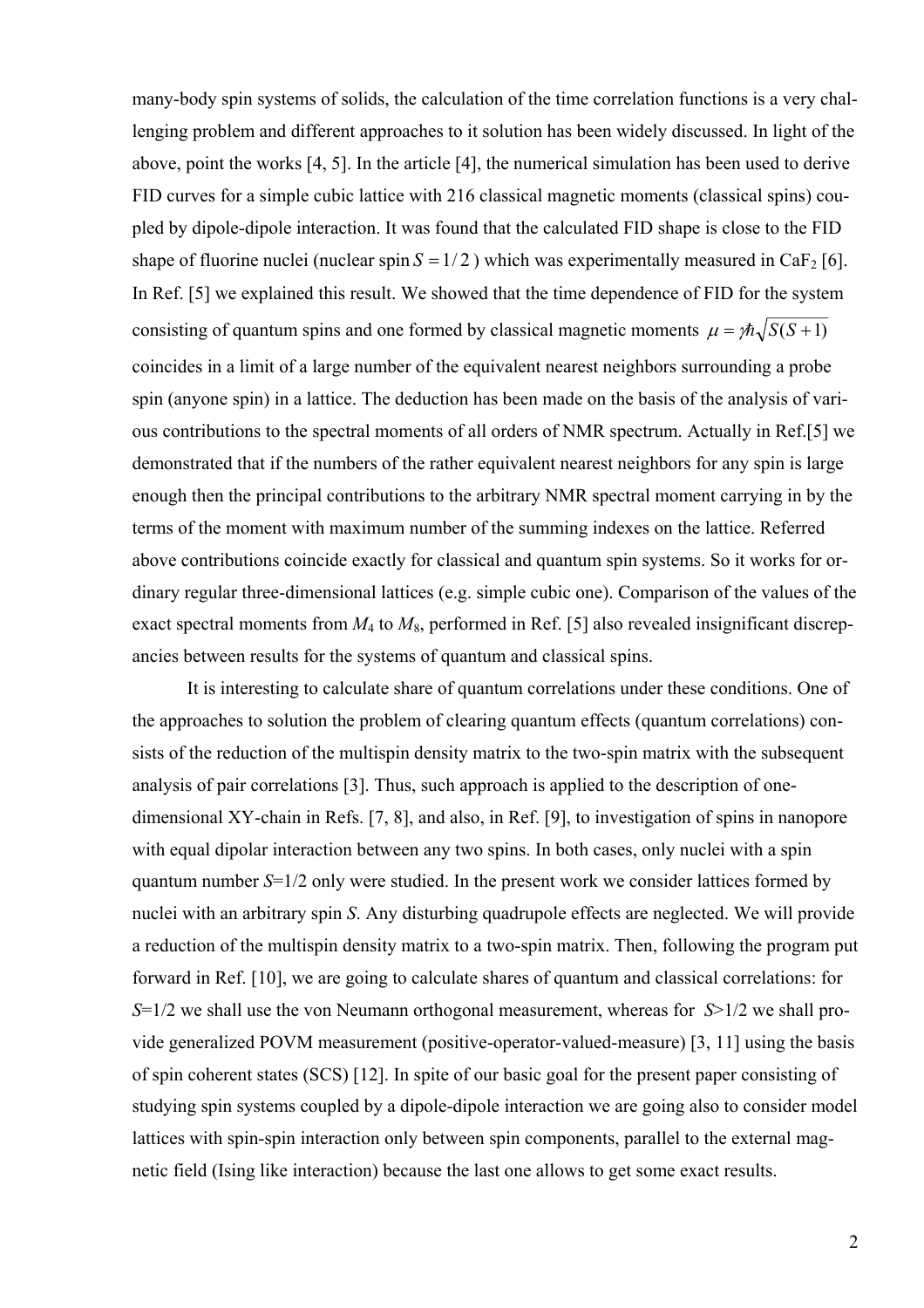# **II. HAMILTONIAN AND SOME BASIC EQUATIONS OF THE PROB-LEM.**

In traditional experiments employing NMR, the spin temperature considerably exceeds the energy of the Zeeman and other interactions in the spin system. As a consequence, polarization is very small for nuclear spin in the strong static magnetic field at room temperature *T*,  $\beta = \hbar \omega_0 / kT \approx 10^{-5} \ll 1$  ( $\omega_0$  is the Larmor frequency), and the equilibrium density matrix has the form [1]:

$$
\hat{\rho}_{eq} = (1 + \beta \hat{S}_z) / Z , \qquad (1)
$$

where Z is the partition function,  $\hat{S}_{\alpha} = \sum$ *j*  $\hat{S}_{\alpha} = \sum \hat{S}_{j\alpha}$ ,  $\hat{S}_{j\alpha}$  is the α-component ( $\alpha = x, y, z$ ) of the spin

*j*, and the external magnetic field *H* 0 is directed along the *z* axis. As well known [1] for observation of a FID signal it is necessary preliminary to prepare the spin system using the pulse of the radio-frequency magnetic field causing rotation of spins at  $\pi/2$  -angle around the *y* axis of the rotating with the Larmor frequency reference frame . So we get

$$
\hat{\rho}(0) = \hat{Y}\hat{\rho}_{eq}\hat{Y}^{-1} = (1 + \beta \hat{S}_x) / Z.
$$

This initial density matrix evolves in time as

$$
\hat{\rho}(t) = \hat{U}(t)\hat{\rho}(0)\hat{U}^{-1}(t) = [1 + \beta \hat{U}(t)\hat{S}_x\hat{U}^{-1}(t)]/Z = [1 + \beta \Delta \hat{\rho}(t)]/Z, \qquad (2)
$$

where  $\hat{U}(t) = \exp(-i\hat{H}t/\hbar)$  is the operator of evolution with the Hamiltonian  $\hat{H}$ . An observable signal of FID is proportional to time-correlation function:

$$
F(t) = \frac{Tr{\hat{S}_x \hat{\rho}(t)}}{Tr{\hat{S}_x \hat{\rho}(0)}}
$$
(3)

and it links to the shape of NMR absorption line via the Fourier transform.

As it is known [1], in nonmetallic diamagnetic solids (at least consisting of light nuclei (e.g., protons or  $^{19}F$  nuclei)), a principal cause of the absorption NMR line broadening is a secular part of dipole-dipole interaction between nuclear spins. So this interaction completely specifies the dynamics of the nuclear spin system:

$$
\hat{H}_d = \sum_{i \neq j} b_{ij} \hat{S}_{zi} \hat{S}_{zj} + \sum_{i \neq j} a_{ij} (\hat{S}_{xi} \hat{S}_{xj} + \hat{S}_{yi} \hat{S}_{yj}) = \sum_{i \neq j} b_{ij} \hat{S}_{zi} \hat{S}_{zj} + \sum_{i \neq j} a_{ij} \hat{S}_{+i} \hat{S}_{-j} = \hat{H}_{zz} + \hat{H}_{ff},
$$
(4)

where  $\hat{S}_{i\pm} = \hat{S}_{ix} \pm i\hat{S}_{iy}$ ,  $b_{ij} = \gamma^2 \hbar (1 - 3\cos^2 \theta_{ij})/2r_{ij}^3$ ,  $a_{ij} = -b_{ij}/2$ ,  $\vec{r}_{ij}$  is the vector connecting spins *i* and *j*,  $\theta_{ij}$  is the angle, formed by vector  $\vec{r}_{ij}$  with the static external magnetic field. From here on, energy is expressed in frequency unities.

Let's suppose that the system is in equilibrium in the strong external magnetic field for which Zeeman splitting substantially exceeds spin-spin interaction (4). Therefore the initial state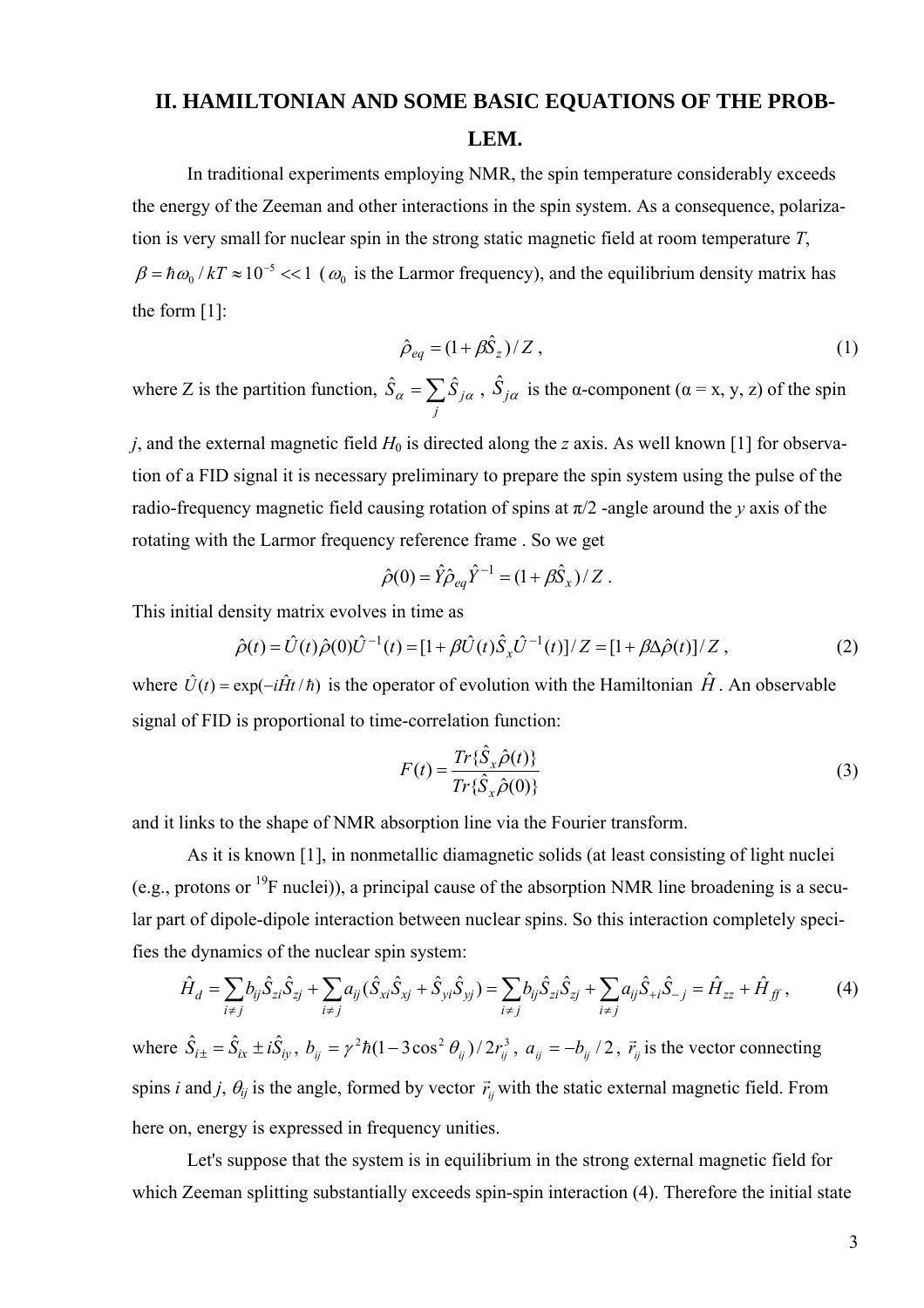of the system is well described by the density matrix (1). In this initial state all correlations are absent. In the course of evolution to the state described by Eq. (2) dynamic correlations are forming in the system. One of approaches to their examination consists in a reduction of the multispin density matrix (2) to the two-spin matrix with the subsequent analysis of pair correlations and to their partitioning into quantum and classical parts [3, 7 - 9]. For such a reduction we will choose two spins in the lattice points *i* and *j* and then calculate a trace in Eq. (2) over all other spin variables. The density matrix  $\hat{\rho}_{ij}(t)$  obtained will depend only on spin states of two nuclei *i* and *j* and in the present section we will use appropriate numbers accordingly 1 and 2.

The information-theoretic measure of correlations between two spins is the mutual information [3, 11],

$$
I(\hat{\rho}_{12}) = S_N(\hat{\rho}_1) + S_N(\hat{\rho}_2) - S_N(\hat{\rho}_{12}),
$$
\n(5)

where  $S_N(\hat{\rho}) = -Tr\{\hat{\rho}\log_2\hat{\rho}\}\$  is the von Neumann entropy,  $\hat{\rho}_1 = Tr_2\hat{\rho}_{12}$ ,  $\hat{\rho}_2 = Tr_1\hat{\rho}_{12}$  are the density matrices reduced to one spin. We assume to calculate the von Neumann entropy in the lowest order on *β* [1, 10],

$$
S_N(\hat{\rho}) = -Tr\{\hat{\rho}\log_2\hat{\rho}\} \approx \log_2 Z - \frac{\beta^2}{2Z\ln 2}Tr(\Delta\hat{\rho})^2.
$$

In the high-temperature approach accepted the mutual information (5) is as follows:

$$
I(\hat{\rho}_{12}) = \frac{\beta^2}{2\ln 2} \left\{ \frac{1}{d^2} Tr(\Delta \hat{\rho}_{12})^2 - \frac{1}{d} Tr_1(\Delta \hat{\rho}_1)^2 - \frac{1}{d} Tr_2(\Delta \hat{\rho}_2)^2 \right\},
$$
(6)

where  $d = 2S + 1$ .

The mutual information (5) is used to measure the total correlations, which are sums of the classical and quantum correlations. The classical correlations can be calculated by the measurement, described in [3]. To perform a von Neumann measurement we must project the state  $\hat{\rho}_{12}(t)$  on the complete basis of orthogonal wave functions  $|\Psi_m\rangle$  by means of a complete set of projectors,

$$
\hat{\Pi}_m = |\Psi_m\rangle\langle\Psi_m|, \qquad \sum_m \hat{\Pi}_m = 1. \tag{7}
$$

In the case of system with  $S=1/2$  the complete set of orthogonal projectors of the first spin consists of two projectors of a general form,

$$
\hat{\Pi}_{1\pm} = \frac{1}{2} [1 \pm (n_x \hat{\sigma}_{1x} + n_y \hat{\sigma}_{1y} + n_z \hat{\sigma}_{1z})],
$$
\n(8)

where  $n_{\alpha}$  are the direction cosines,  $\hat{\sigma}_{\alpha}$  are the Pauli matrices, and  $\alpha = x, y, z$ .

The density matrix  $\hat{\rho}_{12}(t)$  is transformed after projecting on the states of the first spin to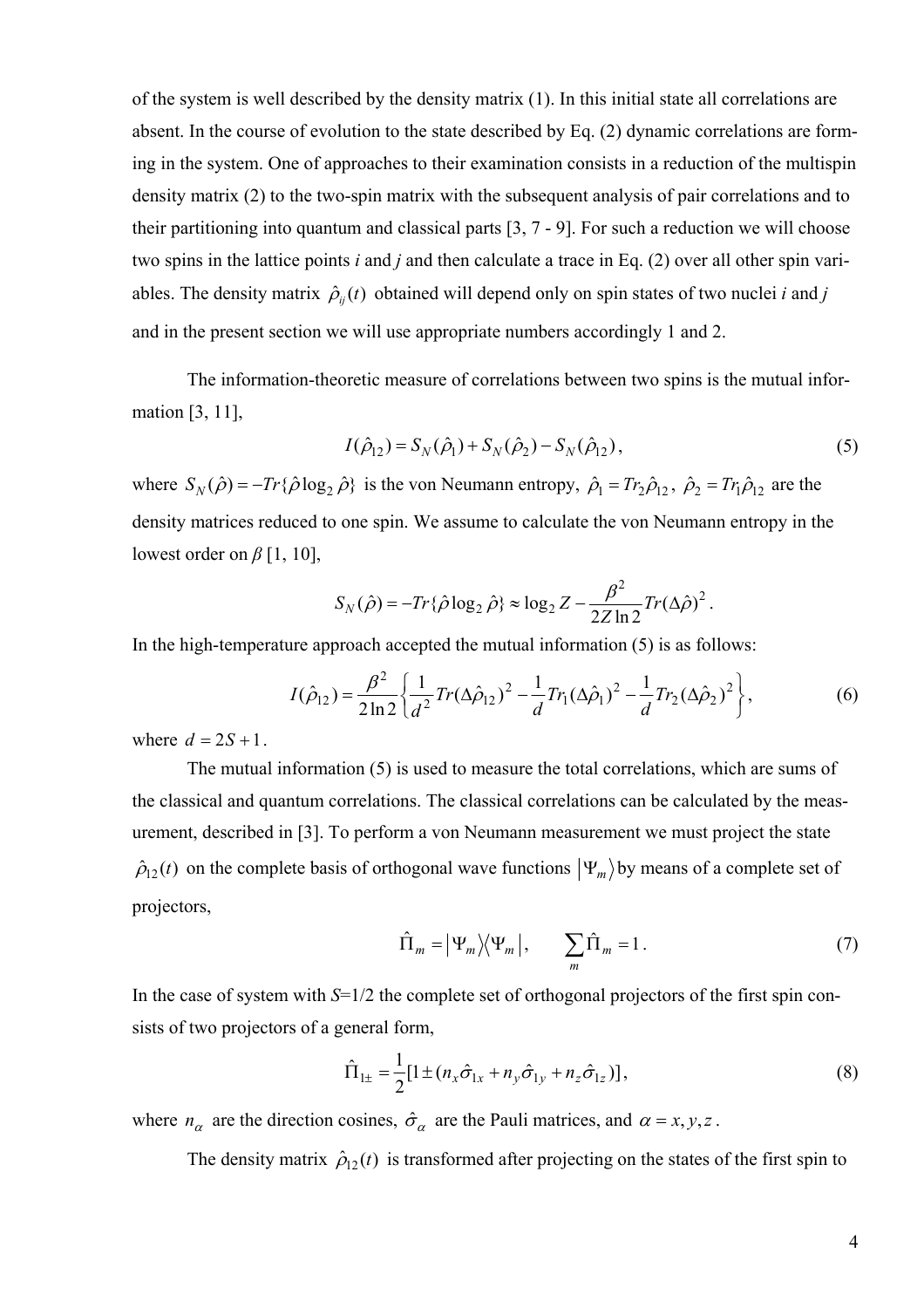$$
\hat{\Pi}_1(\hat{\rho}_{12}) = \frac{1}{Z} [1 + \beta \hat{\Pi}_1(\Delta \hat{\rho}_{12}(t))],
$$
\n(9)

where we have

$$
\hat{\Pi}_1(\Delta \hat{\rho}_{12}(t)) = \sum_m (\hat{\Pi}_{1m} \otimes \hat{E}_2) \Delta \hat{\rho}_{12}(t) (\hat{\Pi}_{1m} \otimes \hat{E}_2),
$$

and where  $\hat{E}_2$  is the unit matrix.

If one wants to use the generalized POVM measurement, he must recognize that the functions  $|\Psi_m\rangle$  in operators (7) can now be no orthogonal, and these operators strictly speaking are then already not projectors [11]. It is assumed that the spin coherent states (SCS) (Bloch states) [12]

$$
|\theta,\varphi\rangle = \hat{R}(\theta,\varphi)|S\rangle = \sum_{m=-S}^{m=S} \left(\frac{2S}{S+m}\right)^{1/2} (\cos\theta/2)^{S+m} \left(e^{i\varphi}\sin\theta/2\right)^{S-m} |m\rangle, \tag{10}
$$

are closest to the states of the classical momenta. Here  $\theta$  and  $\varphi$  are the polar and azimuthal angles on the unit sphere (Bloch sphere),  $|m\rangle$  is an eigenstate of the operator  $S_z$  with eigenvalues *m* assuming 2S+1 values,

$$
-S, -S+1, \ldots, S-1, S.
$$

These states (10) are obtained from the ground state  $|S\rangle$  by the rotation operator  $\hat{R}(\theta, \varphi)$  and are a superposition of states with different *m*. The average values of spin projections in the state (10) are as follows

$$
\langle \theta, \varphi | \hat{S}_z | \theta, \varphi \rangle = S \cos \theta, \quad \langle \theta, \varphi | \hat{S}_x | \theta, \varphi \rangle = S \sin \theta \cos \varphi, \quad \langle \theta, \varphi | \hat{S}_y | \theta, \varphi \rangle = S \sin \theta \sin \varphi
$$

and are the same as for classical momentum. The completeness property

$$
\frac{2S+1}{4\pi}\int |\theta,\varphi\rangle\langle\theta,\varphi|\sin\theta d\theta d\varphi=1
$$

is satisfied for the SCS basis, but this basis is not orthogonal.

We take the SCS system as the measurement basis in Eq. (7), to perform the POVM measurement of the first spin, which reduces to multiplying by the SCS and calculating the trace, and obtain the classical density function for the probability distribution of the angle values

$$
\hat{\rho}_2(\theta_1 \varphi_1;t) = \frac{(2S+1)}{4\pi} Tr_1\{\hat{\rho}_{12}(t) | \theta_1, \varphi_1 \rangle \langle \theta_1, \varphi_1 | \otimes \hat{E}_2\} = \frac{(2S+1)}{4\pi} \langle \theta_1, \varphi_1 | \hat{\rho}_{12}(t) | \theta_1, \varphi_1 \rangle. \tag{11}
$$

Now to calculate the Shannon entropy we must calculate the integral over the Bloch sphere

$$
S_{\text{ShN}}(\hat{\rho}_2(\theta_1 \varphi_1;t)) = -\int Tr_2\{\hat{\rho}_2(\theta_1 \varphi_1;t)\log_2 \hat{\rho}_2(\theta_1 \varphi_1;t)\}\sin\theta_1 d\theta_1 d\varphi_1.
$$

As usual let us choose the mutual information  $I(\hat{\Pi}_1(\hat{\rho}_1))$  calculated using formulas (5), (9) and (11) for this matrix, as a measure of classical correlations. Unfortunately the gained value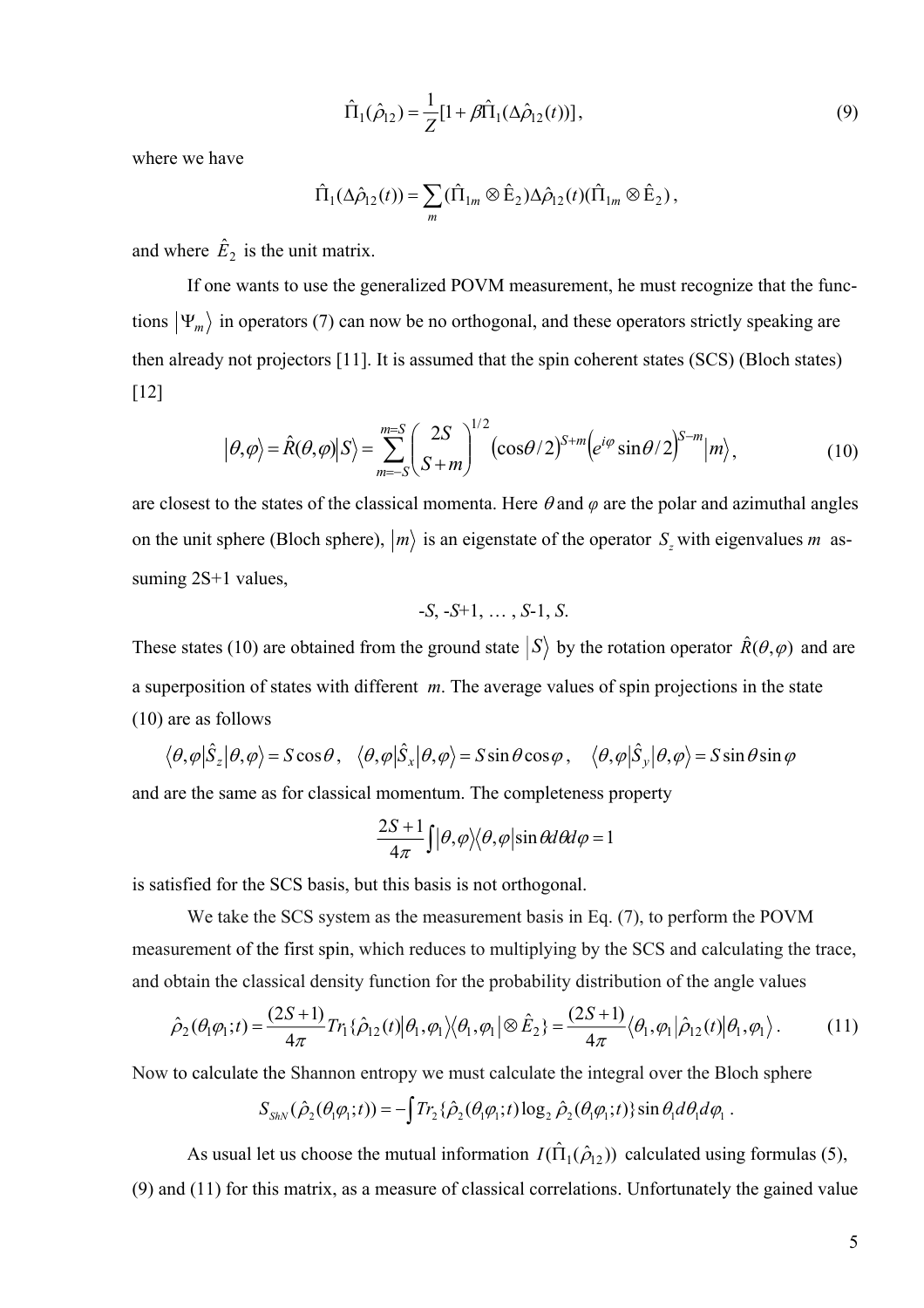will depend on the chosen basis (7). It was proposed [3] to search all bases and to take the maximum value of correlation  $I(\hat{\Pi}_1(\hat{\rho}_{12}))$  as the universal measure. However, such a program can be realized only for some simple cases, e.g. for two-level system. If we subtract the classical part from all correlations (5), then we obtain the quantum part of the correlations

$$
Q_{12} = I(\hat{\rho}_{12}) - I(\hat{\Pi}_1(\hat{\rho}_{12})).
$$
\n(12)

After carrying out of minimization of this quantity on measurement bases one gains an entropy measure of quantum correlations named by quantum discord  $D_{12}$  [3]. Measure (12) without optimization was called a measurement dependent discord [3].

### **III**. **THE MODEL CALCULATIONS WITH ISING LIKE-INTERACTION ONLY**.

We are going to study the general case of Hamiltonian  $(4)$  in the following section, while now, at the first stage, let's put  $a_{ij} = 0$ . In this case, the time evolution of the matrix (2) can be written out in the explicit form

$$
\hat{\rho}(t) = \frac{1}{Z} \left\{ 1 + \frac{\beta}{2} \left[ \sum_{i} \hat{S}_{i+} \prod_{j(\neq i)} \exp(-it2b_{ij}\hat{S}_{jz}) + \sum_{i} \hat{S}_{i-} \prod_{j(\neq i)} \exp(it2b_{ij}\hat{S}_{jz}) \right] \right\}.
$$
 (13)

So the observable FID signal (3) is

$$
F_{zz}(t) = \prod_{j(\neq i)} \frac{\sin(db_{ij}t)}{d\sin(b_{ij}t)}.
$$
\n(14)

If a number of equivalent nearest neighbors *V* in formula (14) is large enough it can be adequate approximated by the Gaussian function

$$
F_G(t) = \exp\{-M_2^{zz}t^2/2\}
$$
 (15)

where

$$
M_2^{zz} = \frac{4}{3} S(S+1) \sum_j b_{ij}^2.
$$

Under these conditions the FID shape does not depend on *S* and, therefore, coincides with the FID shape of the of system of classical magnetic moments with  $\mu = \frac{\pi}{S(S+1)}$  which one gets in the limit  $S \rightarrow \infty$ .

We can discriminate functions given by Eqs. (15) and (14) using discrepancy of their fourth moments:

$$
M_{G4} = 3(M_{2}^{zz})^{2} = 3\left[\frac{4}{3}S(S+1)\sum_{j}b_{ij}^{2}\right]^{2},
$$
  

$$
M_{4}^{zz} = 3(M_{2}^{zz})^{2} - \frac{3}{5}\left[\frac{4}{3}S(S+1)\right]^{2}\left\{2 + \frac{1}{S(S+1)}\right\}\sum_{j}b_{ij}^{4}.
$$
 (16)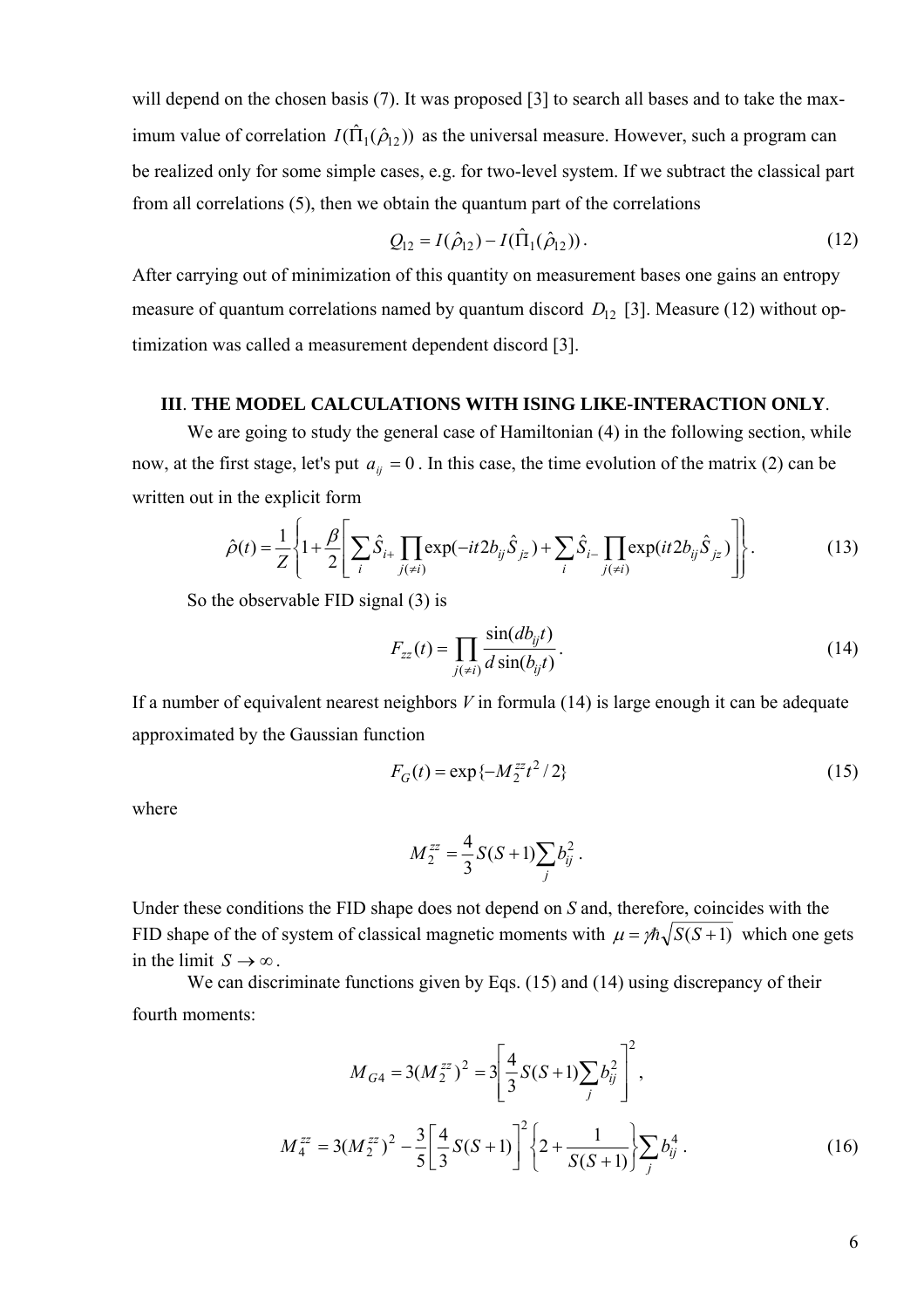As it follows from Eq. (16) the above discrepancy  $\Delta M_4 = M_{G4} - M_4^{zz}$  expressed through the lattice sum with only one summation via lattice sites whereas quantity of the moment (16) defines by the lattice sums with two such indexes of summation containing in  $(M_2^{zz})^2$ , and therefore  $\Delta M_4 / M_4^{zz} \sim 1/V$ .

What does it really means? Whether coincidence of the FID shapes at  $V \rightarrow \infty$  means disappearance of quantum correlations? To answer this question, we will execute a reduction of a density matrix (13) [7-9]. Let us fix two spins in sites *i* and *j* and then calculate a trace in Eq. (13) over all other spin variables. So we get

$$
\hat{\rho}_{ij}(t) = \frac{1}{d^2} \left\{ 1 + \frac{\beta}{2} \Big[ G_{i(j)}(t) \hat{S}_{i+} \exp(-it2b_{ij} \hat{S}_{jz}) + H_{i(j)}(t) \hat{S}_{i-} \exp(it2b_{ij} \hat{S}_{jz}) + H_{j(i)}(t) \hat{S}_{j+} \exp(-it2b_{ij} \hat{S}_{iz}) + H_{j(i)}(t) \hat{S}_{j-} \exp(it2b_{ij} \hat{S}_{iz}) \Big] \right\},\
$$
\n
$$
G_{i(j)}(t) = \prod_{f(\neq i,j)} \frac{\sin(db_{if}t)}{d \sin(b_{if}t)}, \ G_{j(i)}(t) = \prod_{f(\neq i,j)} \frac{\sin(db_{if}t)}{d \sin(b_{jj}t)}.
$$
\n(17)

To simplify the analysis let us suppose that all the spins occupy equivalent positions in the lattice. As a result one can write

$$
G_{i(j)}(t) = G_{j(i)}(t) \equiv G_{ij}(t),
$$

and the density matrix becomes

$$
\hat{\rho}_{ij}(t) = \left\{1 + \beta \Delta \hat{\rho}_{ij}(t)\right\} / d^2 \tag{18}
$$

where

$$
\Delta \hat{\rho}_{ij}(t) = G_{ij}(t) [\hat{S}_{i+} \exp(-it2b_{ij}\hat{S}_{jz}) + \hat{S}_{i-} \exp(it2b_{ij}\hat{S}_{jz}) ++ \hat{S}_{j+} \exp(-it2b_{ij}\hat{S}_{iz}) + \hat{S}_{j-} \exp(it2b_{ij}\hat{S}_{iz})]/2.
$$

Expression (18) differs from the similar expression for isolated pair of spins, obtained in Ref. [10], owing to replacement of  $\tau$  by  $t2b_{ij}$  and  $\beta$  by  $\beta G_{ij}(t)$ . Therefore, omitting intermediate evaluations, let's state the final results at once. At first, for the mutual information (6) with  $\Delta \hat{\rho}_{12} = \Delta \hat{\rho}_{ij}(t)$  we get

$$
I(\hat{\rho}_{ij}) = \frac{(\beta G_{ij}(t))^2}{3\ln 2} S(S+1)[1-g_{ij}^2(t)],
$$
\n(19)

where

$$
g_{ij}(t) = \frac{\sin(db_{ij}t)}{d\sin(b_{ij}t)}.
$$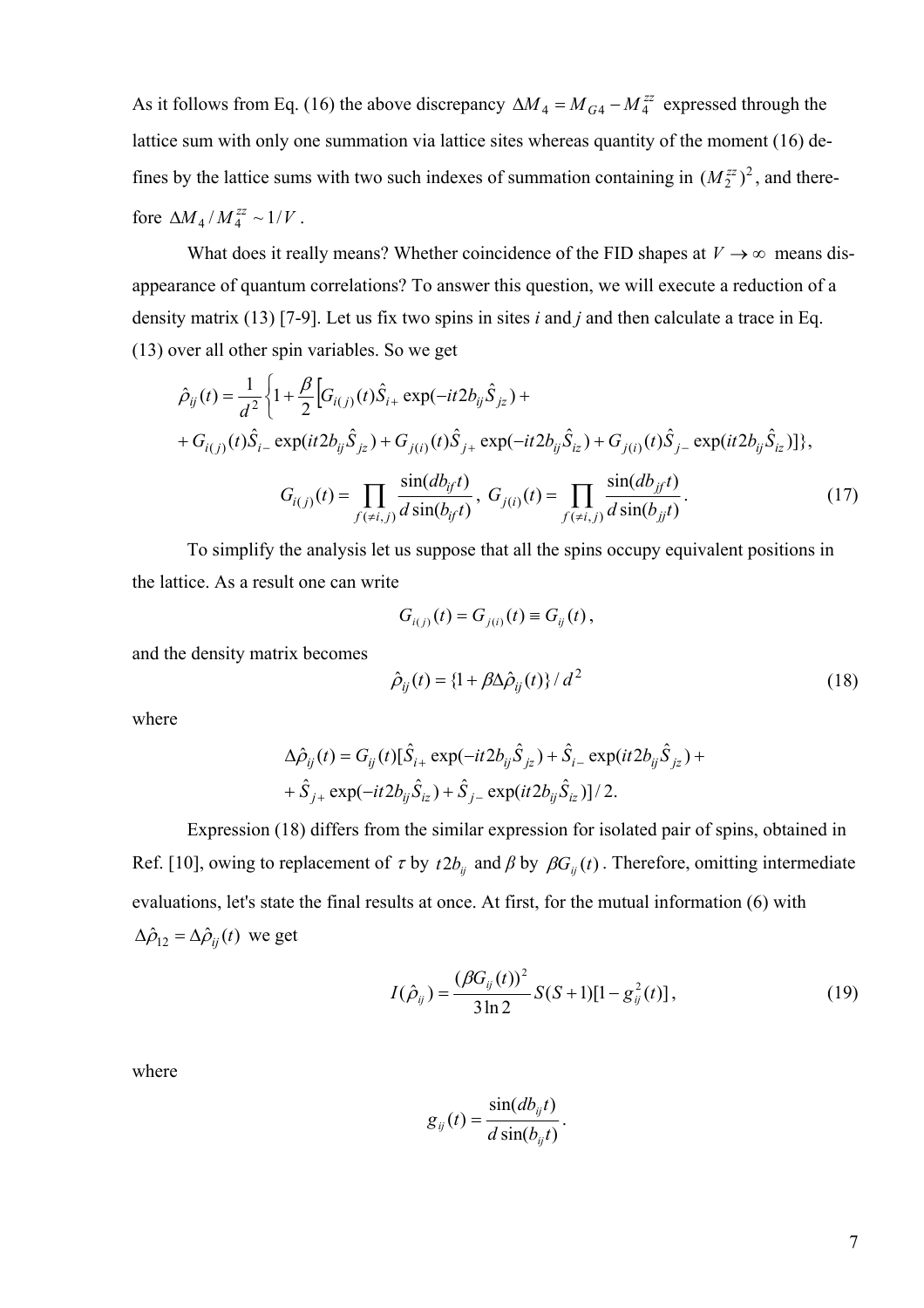And secondly, if  $S = 1/2$  we obtain for classical  $C_{ij} = I(\hat{\Pi}_1(\hat{\rho}_{ij}))$  and quantum (by using quantum discord  $(12) D_{ij}$  parts of correlations

$$
C_{ij} = D_{ij} = \frac{1}{2}I(\hat{\rho}_{ij}) = \frac{(\beta G_{ij}(t))^2}{8\ln 2}\sin^2(tb_{ij}).
$$
\n(20)

The result (20) is gained by means of the von Neumann orthogonal measurement (9) with the projectors (8) on one of the spins. At last, if  $S > 1/2$  for classical  $(J_{ij})$  and quantum  $(Q_{ij})$  parts of correlations one gets

$$
J_{ij} = \frac{(\beta G_{ij}(t))^2}{6\ln 2} \{ S(S+1) [f_{ij}(t) - g_{ij}^2(t)] + S^2 [1 - g_{ij}^2(t)] \},
$$
\n(21)

$$
Q_{ij} = I(\hat{\rho}_{ij}) - J_{ij} = \frac{(\beta G_{ij}(t))^2}{6\ln 2} \{ S(S+1)[1 - f_{ij}(t)] + S[1 - g_{ij}^2(t)] \}.
$$
 (22)

In the above equations we use notation

$$
f_{ij}(t) = \sum_{n=0}^{n=2S} {2S \choose n} \frac{(2n)!!}{(2n+1)!!} (-1)^n (\sin tb_{ij})^{2n}.
$$

The formula (21) is gained by using the generalized POVM measurement (11) with the basis from SCS (10).

 The expressions (21) and (22) describe evolution of required parts of correlations with time. To make a qualitative analysis of their behavior for the large number of neighbors *V* we need to pay attention the fact that in this case function  $G_{ij}(t)$  (17) rapidly dies out at time scale with the order of  $1/\sqrt{M_2^{zz}}$  . At such times we have

$$
\left|b_{ij}t\right| \sim \sqrt{b_{ij}^2/M_2^{zz}} \sim 1/\sqrt{V} << 1.
$$

Therefore in Eqs. (19), (21) and (22) it is possible to keep only first nonvanishing terms in expansion of the functions  $f_{ij}(t)$ ,  $g_{ij}(t)$  and also  $\sin t b_{ij}$  in powers of *t*. So we get

$$
I(\hat{\rho}_{ij}) \approx \frac{(\beta G_{ij}(t))^2}{9 \ln 2} 4[S(S+1)b_{ij}t]^2, \qquad (23)
$$

$$
Q_{ij} \approx \frac{(\beta G_{ij}(t))^{2}}{9 \ln 2} 4[Sb_{ij}t]^{2} (S+1).
$$
 (24)

From here for the relative share of quantum correlation we can extract

$$
Q_{ij}/I(\hat{\rho}_{ij}) \approx 1/(S+1), \qquad (25)
$$

i.e. we reveal that as *S* is growing up the share of quantum correlations decreases. We would note also that if  $S = 1/2$  expression (25) is equal to 2/3 whereas from Eq. (20) one gets  $1/2$ . The discrepancy is related to the distinctions in the methods of measurement.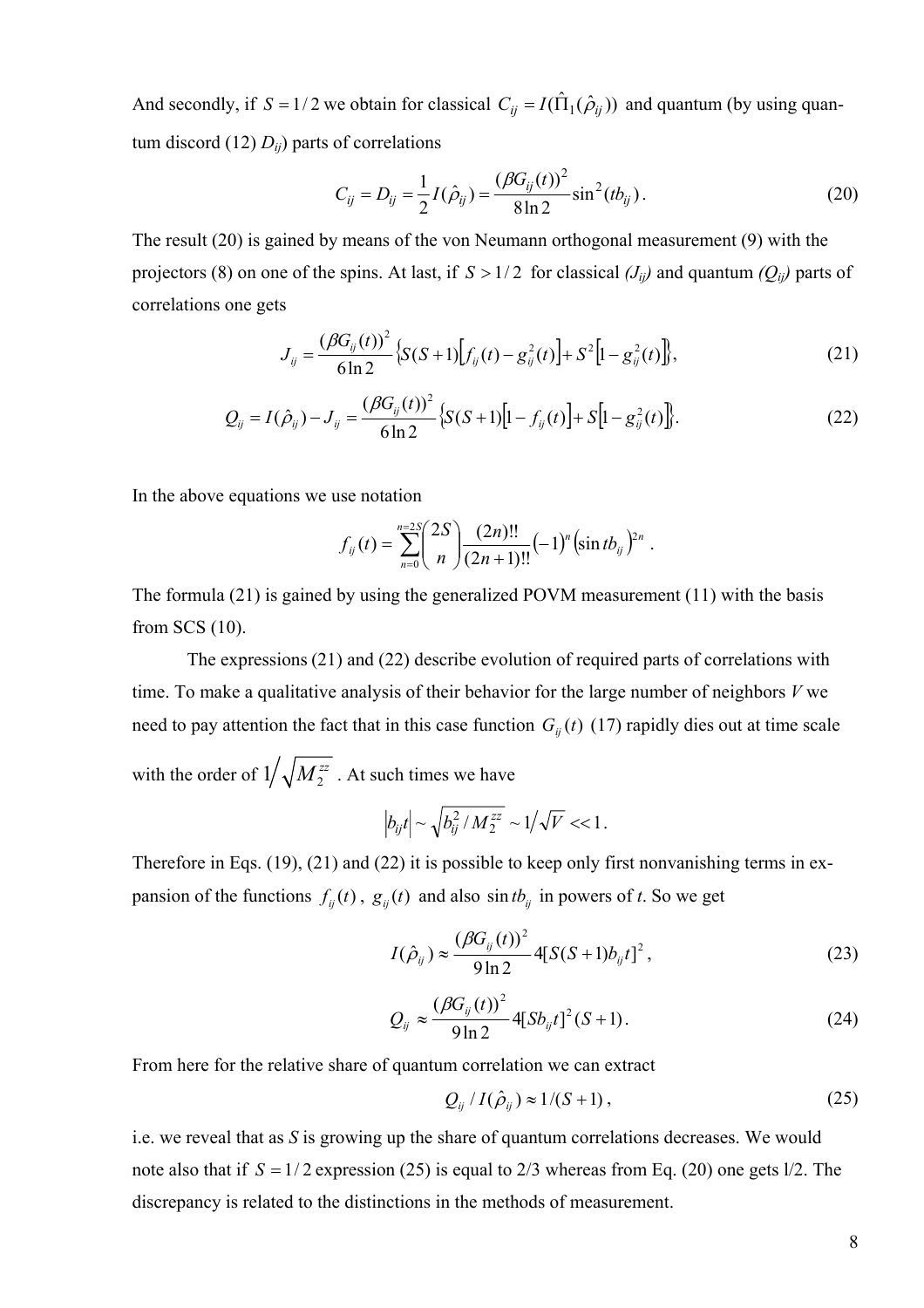### IV. **Dipole-dipole interaction case**

Now let us study system with the total Hamiltonian (4). Interaction between transversal spin components does not allow writing down just now an explicit time dependence of the density matrix in a so simple form as Eq. (13). In this situation for finding the appropriate form of the density matrix, we shall decompose it over the complete system of orthogonal operators  $[k]$ following the line outlined in ref. [13 - 15]. In this representation

$$
\hat{S}_x(t) = \hat{U}(t)\hat{S}_x\hat{U}^{-1}(t) = \sum_{k=0}^{\infty} A_k(t)[k].
$$
\n(26)

The initial operator  $[0] = \hat{S}_x$ . Each subsequent operator of the basis is obtained from the previous one after the procedure of commutation with the Hamiltonian according to the recursion relations:

$$
[1] = i\left[\hat{H}_d,[0]\right] \quad [k+1] = i\left[\hat{H}_d,[k]\right] + \nu_{k-1}^2[k-1] \quad (if \ k \ge 1),
$$
\n
$$
\nu_k^2 = Sp\{(k+1|k+1)\}/Sp\{(k|k)\}.
$$
\n(27)

For amplitudes  $A_k(t)$  the system of the differential equations [13, 14] has been revealed

$$
\dot{A}_0(t) = v_0^2 A_1(t), \quad \dot{A}_k(t) = A_{k-1}(t) - v_k^2 A_{k+1}(t) \quad (if \ k \ge 1).
$$
 (28)

To avoid confusion, a certain difference in the definition of amplitudes  $A_k(t)$  in references [13] and [14] should be noticed. The difference is in the factor  $(i)^k$ . We have chosen a variant used in ref. [14] at which functions  $A_k(t)$  contain no imaginary part, because the factor  $(i)^k$  is included into definition of operators  $[k]$ . The parameters  $\{v_k\}$  which values determine the solution of the system (28), are expressed unequivocally through the moments of the NMR absorption line [13]. In particular

$$
v_0^2 = M_2 = 3S(S+1)\sum_j b_{ij}^2, \quad v_1^2 = (M_4 - M_2^2)/M_2, \quad v_2^2 = (M_2M_6 - M_4^2)/(M_4 - M_2^2)M_2, \quad (29)
$$

where  $M_2, M_4, M_6$  are the second, fourth and sixth moments of the NMR absorption line.

Let us substitute decomposition (26) to Eq. (2) and then execute the reduction. As it means we have to choose two spins at sites *i* and *j* and then to calculate a trace in Eq. (2) over all other spin variables. Thus we have

$$
\hat{\rho}_{ij}(t) = \frac{1}{d^2} \left\{ 1 + \beta \sum_{k=0}^{\infty} A_k(t) \frac{d^2}{Z} \Pr_{\neq i,j}[k] \right\}.
$$
\n(30)

So for the first two orthogonal operators of the complete set we get

$$
\frac{1}{Z} \underset{\neq i,j}{Tr} [0] = \frac{1}{Z} \underset{\neq i,j}{Tr} \sum_{f} \hat{S}_{xf} = \frac{1}{d^2} (\hat{S}_{xi} + \hat{S}_{xj}), \tag{31}
$$

9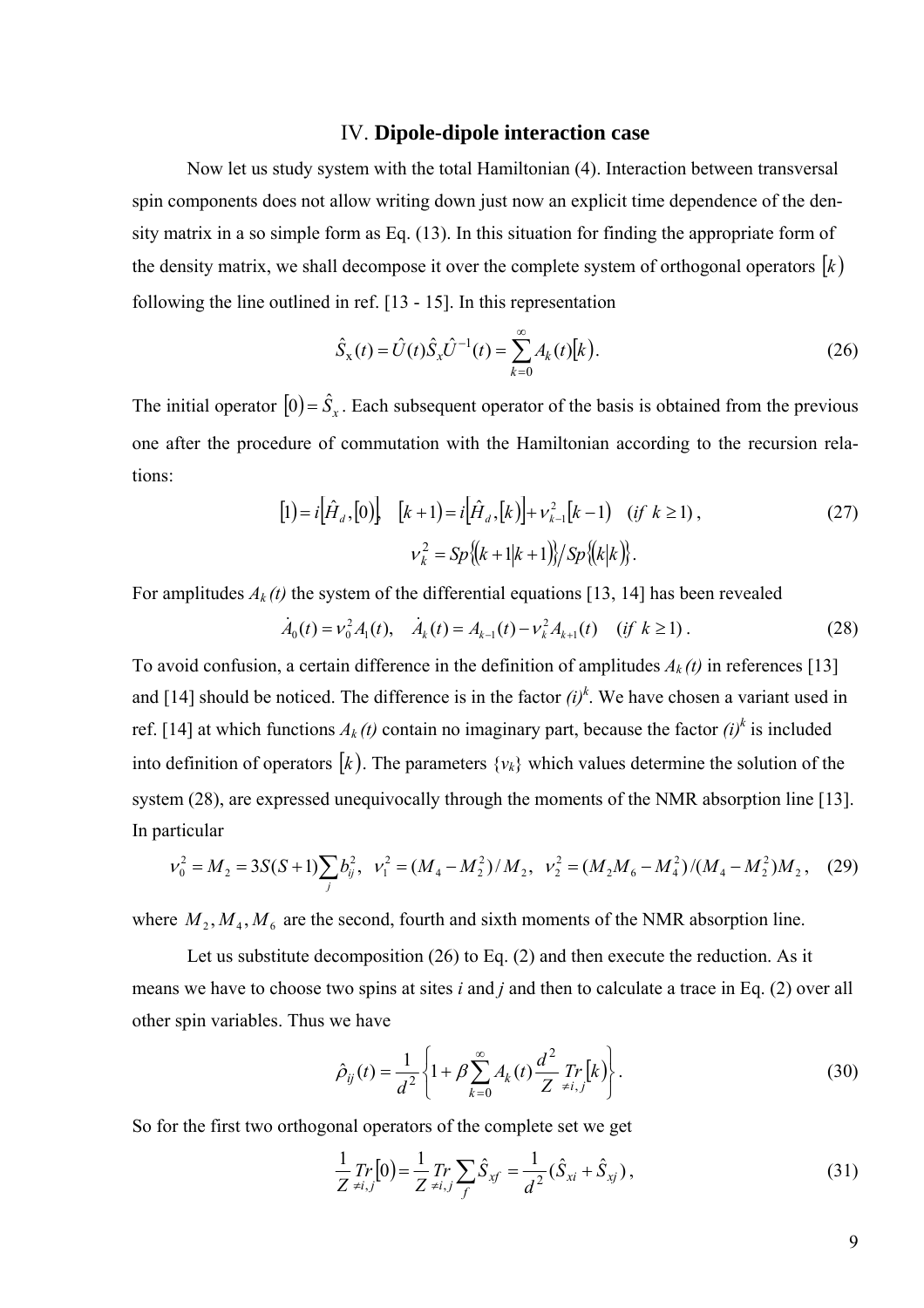$$
\frac{1}{Z}Tr[1] = \frac{i}{Z}Tr[\hat{H}_d, \hat{S}_x] = \frac{-2}{d^2}(b_{ij} - a_{ij})(\hat{S}_{yi}\hat{S}_{zi} + \hat{S}_{yj}\hat{S}_{zi}).
$$
\n(32)

The contribution to Eq. (30) from orthogonal operators of the higher order can be obtained in two cases. First case assumes zero direct interaction between the chosen spins *i* and *j*. It is a possible case for example, if the angle  $\theta_{ij}$  between the vector  $\vec{r}_{ij}$  and external magnetic field is equal to the "magic" value  $54^044$ . In this situation we have to take into account the contribution from vector [3) which depends on the constant  $b_{if}b_{if}^2$  through the intermediate spin *f* if this constant is distinct from zero. The second case appears if  $S > 1/2$  because orthogonal operators of the high order are formed of products of spin operators not only from different sites, but also from the same site. For examples in vector [2) there is a contribution  $\hat{S}_{xi} \{\hat{S}_{zj}^2 - S(S+1)/3\}$ , and in vector [3) one gets a contribution  $\hat{S}_{yi} \{\hat{S}_{zj}^3 - \hat{S}_{zj}(3S^2 + 3S - 1)/5\}$ . We shall neglect above mentioned contributions in Eq. (30) as far as these parts do not contain new qualitative properties, and are small corrections to contributions from Eqs. (31) and (32). The trifle of discussing corrections is a consequence of the different time dependence of the different order amplitudes:  $A_k(t) \sim t^k$  at small times. Because of the rapid decay of amplitudes at times  $t \ge 1/\sqrt{M_2}$ , each additional power of *t* adds only a small factor  $|b_{ij}t| \sim \sqrt{b_{ij}^2 / M_2} \sim 1/\sqrt{V} \ll 1$ .

Having retained two contributions (31) and (32) in Eq. (30) we get

$$
\hat{\rho}_{ij}(t) \approx \frac{1}{d^2} \{ 1 + \beta A_0(t) (\hat{S}_{xi} + \hat{S}_{xj}) + \beta A_1(t) B_{ij} (\hat{S}_{yi} \hat{S}_{zj} + \hat{S}_{yj} \hat{S}_{zi}) \},
$$
\n(33)

where  $B_{ij} = -2(b_{ij} - a_{ij}) = -3b_{ij}$  for the Hamiltonian (4). At last, at the further reduction to one spin one gets

$$
\hat{\rho}_{i(j)}(t) \approx \frac{1}{d} \{1 + \beta A_0(t) \hat{S}_{xi(j)}\}.
$$
\n(34)

Having substituted Eq. (34) in Eq. (3), we get  $F(t) = A_0(t)$ .

The density matrix (33) looks like similar expression for isolated pair of the spins, calculated in [10] at small times. Therefore, skipping on intermediate evaluations, we are giving the results at once. By such a way we calculated for the mutual information

$$
I(\hat{\rho}_{ij}) \approx \frac{\beta^2}{9 \ln 2} [S(S+1)B_{ij}A_1(t)]^2 = \frac{\beta^2 b_{ij}^2}{M_2^2 \ln 2} [S(S+1)\dot{F}(t)]^2.
$$
 (35)

Under the transformations in process of obtaining the Eq. (35) formulas (28) and (29) were used. We obtain also that the quantum discord  $D_{ii}$  (if S=1/2) and the quantum part of correlations  $Q_{ii}$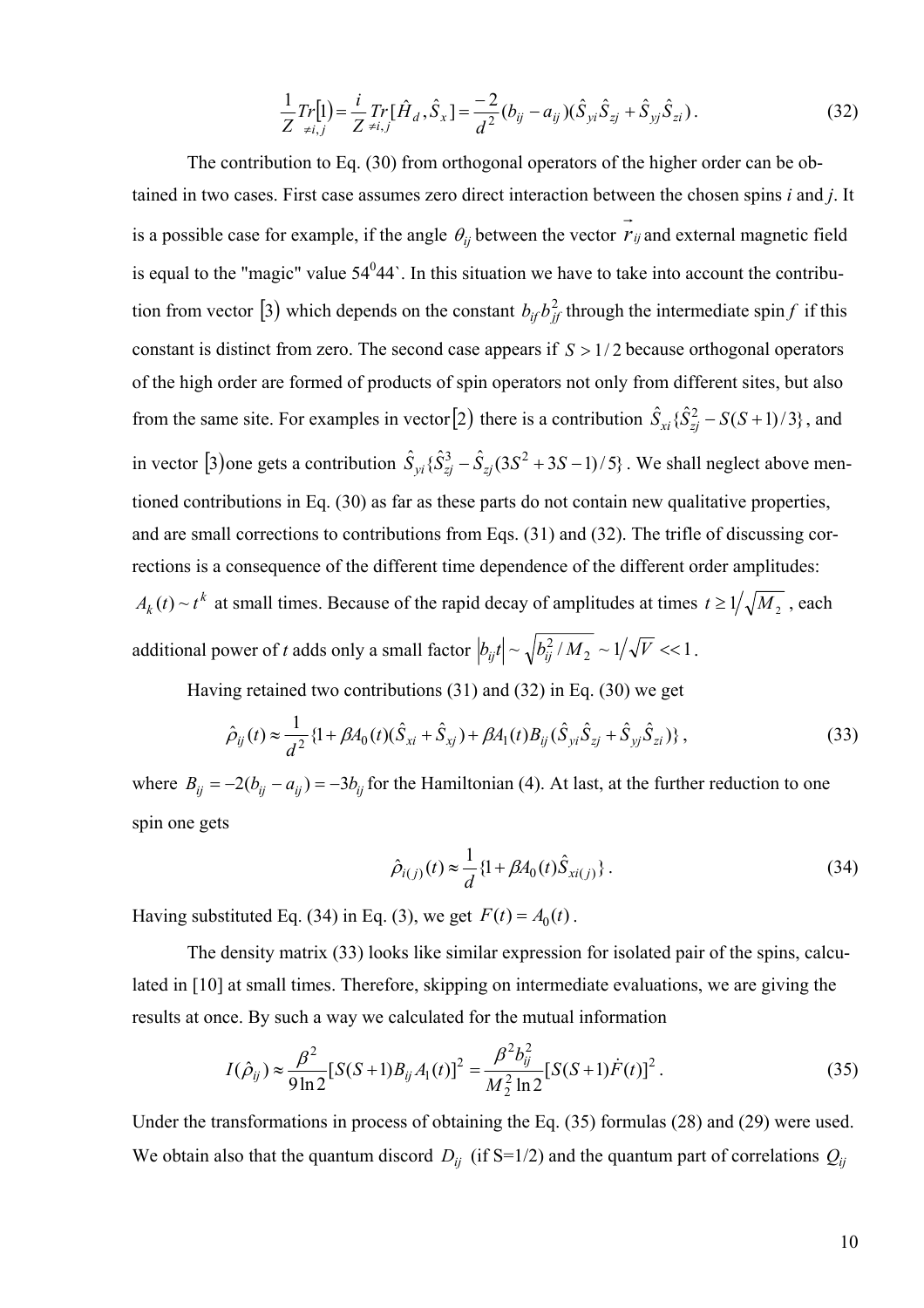(if  $S > 1/2$ ) are related to the mutual information  $I(\hat{\rho}_{ii})$  from Eq. (35) by the same relations (20) and (25), as in the previous example:

$$
C_{ij} = D_{ij} = I(\hat{\rho}_{ij})/2, \qquad Q_{ij} \approx I(\hat{\rho}_{ij})/(S+1).
$$

On the basis of the results derived above it can be concluded that the time dependence of the mutual information (35) and the quantum part of correlations is revealing through the derivative of FID shape. Thus rapid exhaustion of pair correlations and reduction of their peak values with the growing up of the number of neighbors *V* generally speaking do not mean impairment of correlated relations of spins, but mean redistribution of pair correlations to more complicated multispin ones. As a measure of total correlation the total information [3, 16] can serve:

$$
T(\hat{\rho}) = \sum_{i} S_N(\hat{\rho}_i) - S_N(\hat{\rho}) \approx \frac{\beta^2}{3\ln 2} S(S+1)[1 - A_0^2(t)].
$$
\n(36)

At the initial moment of time  $A_0^2(0) = 1$  and  $T(\hat{\rho}) = 0$ . For a long times  $A_0^2(t)$  is coming to zero and therefore  $T(\hat{\rho})$  reaches own limiting value only defined by entry conditions: e.g. by polarization  $\beta$  at given temperature and at the fixed strength of the external magnetic field.

#### V. **Conclusion**

Our results mean that in spite of coincidence [5] of the FID shapes both of classical and quantum spin systems for a large number *V* of nearest neighbors, the quantum properties of the system are not lost. For every pair of spins the portion of quantum correlations changes from 1/2 to 1/(S+1) with S growing up. In reality the quantum properties disappear completely only if *S*→∞ but not in the case when V→∞. The similarity of the FID shapes means that measurable classical correlations and "immeasurable" (lost at measurement) quantum correlations are bringing the equal influence at FID. So it implies that unobservable simultaneously spin components  $\hat{S}_x, \hat{S}_y, \hat{S}_z$  are capable to give the contribution to dynamics of spins simultaneously. Thereof the time scale dependence is determined by the quantity  $S(S+1)$ , instead of  $S^2$ , where *S* is the maximal value of an observable projection upon any axis.